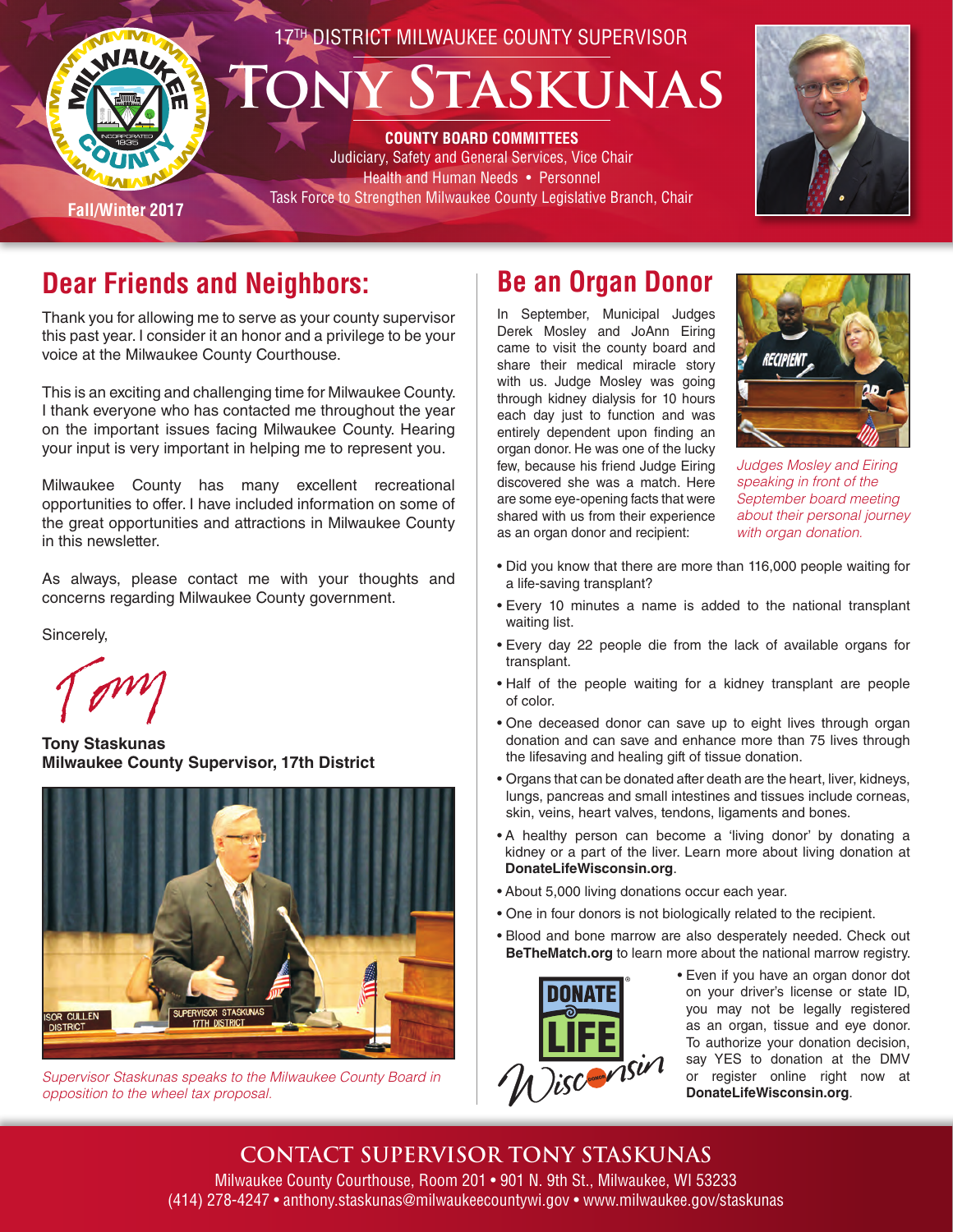## **Kulwicki Park Agreement**



*Supervisor Staskunas with representatives of Greenfield and Greenfield Little League after the Parks, Energy, and Environment Committee Meeting. The proposed lease between Milwaukee County and the City of Greenfield to take over Kulwicki Park was approved by the Board of Supervisors this September.*

I am excited to report an agreement between Milwaukee County, the City of Greenfield, and the Greenfield Little League that will hopefully lead to an improved Kulwicki Park. The agreement calls for the City of Greenfield to assume all maintenance of Kulwicki Park for 2018. Greenfield Little League fees will be reduced retroactively for 2017. For 2018, Greenfield Little League will negotiate with the City of Greenfield for field fees.

The agreement will save Milwaukee County Parks money by shifting responsibility for park maintenance to the City. The City of Greenfield should be able to maintain and service the park more efficiently and the Little League fees should be reduced.

At this point, this is only a short term agreement for 2018. It does not address the long term repair and maintenance needs at the park. If this arrangement is successful in 2018, I am hoping that a long term partnership between Milwaukee County and the City of Greenfield can be negotiated. I believe that this type of partnership would be in the best interest of Kulwicki Park, Milwaukee County, the City of Greenfield, Greenfield Little League, and all other users of Kulwicki Park.

### **Call 2-1-1 for Assistance**



IMPACT 2-1-1 is a central access point for people in need. During times of personal crisis or community disaster, the

free, confidential helpline and online resource directory make it easy for residents to get connected to information and assistance. Simply **dial 2-1-1**. If you want detailed information please go to: **www.impactinc.org/impact-2-1-1.**

### **Whitnall Park Beer Garden**

Earlier this summer, I had the honor of serving as the official keg tapper at the Whitnall Park Beer Garden on Root River Parkway. The event was a great success and a fun way to meet my neighbors. I also want to highlight the success of the permanent beer garden that opened in Whitnall Park this summer. This new beer garden is a great way to encourage everyone to utilize our beautiful park space and bond over food and drink.



*Supervisor Staskunas celebrating the start of a great beer garden season at Whitnall Park.*

### **Get To Know Your County Clerk**



I would like to introduce George Christenson, our Milwaukee County Clerk. His office administers county-wide elections, provides support to the Milwaukee County Board of Supervisors, and offers a variety of services to county residents, including:

- Applying for a Marriage License or a Domestic Partnership
- Applying for a Passport
- Sale of Wisconsin Department of Natural Resources licenses and permits (including hunting and fishing licenses)
- Sale of Milwaukee County Transit System bus passes
- Notary Public Services

Please visit the County Clerk's website for additional information on these services: **county.milwaukee.gov/CountyClerk.**

The County Clerk's Office plays an important part in ensuring transparency of our county government by overseeing the County's Legislative Information Center (CLIC). CLIC enables county residents and others to live-stream the meetings of the County Board of Supervisors, its standing committees as well as other select taskforces and special committees. Agendas and minutes involving those meetings are also available for view on CLIC. Please visit **county.milwaukee.gov/CLIC** to learn more.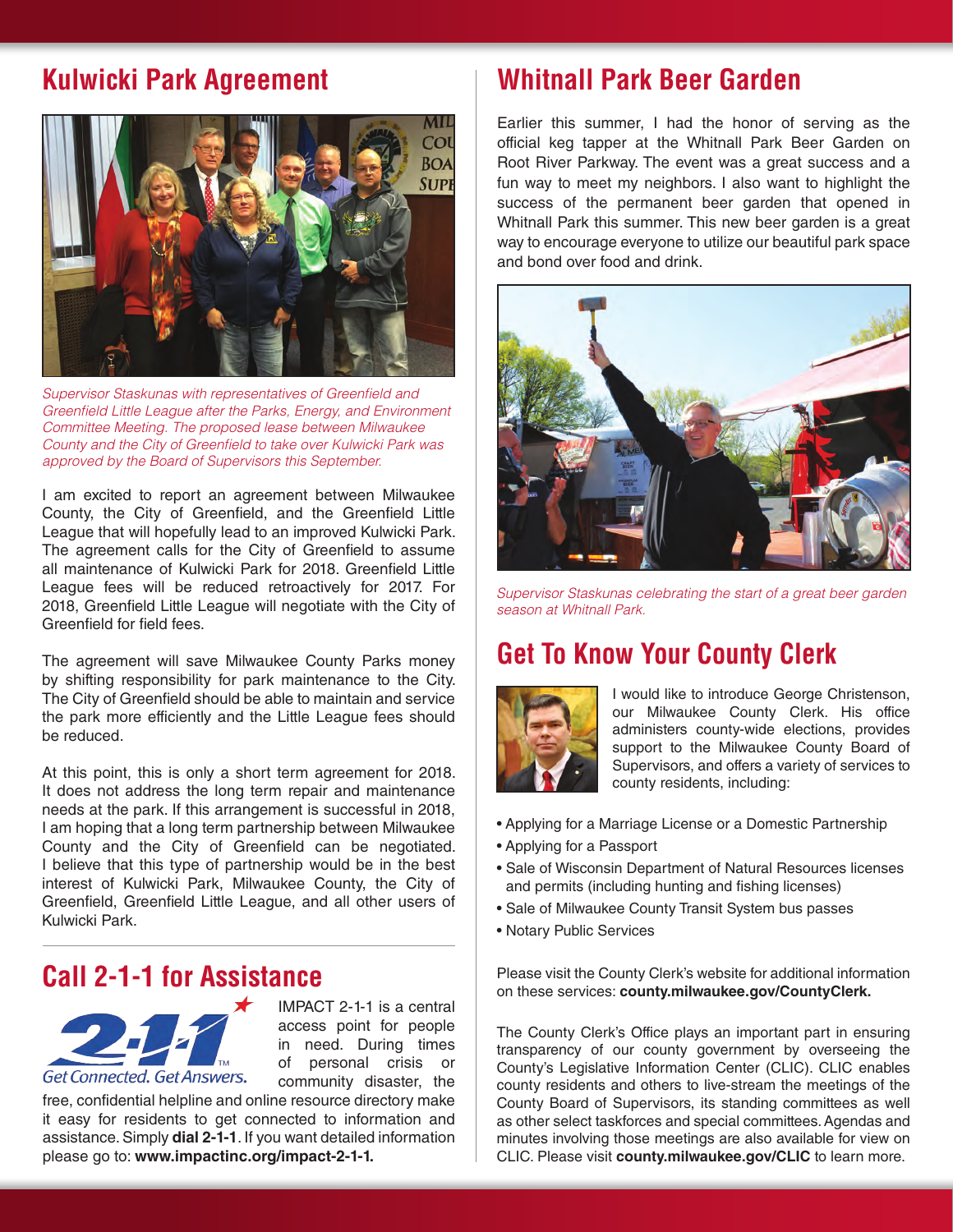

Equifax, one of the nation's three major credit reporting agencies, reported a data breach several weeks ago that may affect as many as 143 million Americans—nearly 44% of the United States population.

Equifax has set up a website (www.equifaxsecurity2017.com) that allows consumers to check if their information may have been exposed in the breach. Equifax has also established a dedicated call center at 866-447-7559 to answer consumers' questions about the breach.

If you believe you may have been affected by this data breach, you can take the following steps:

- Consider placing a free 90-day fraud alert on your credit report by contacting one of the three major credit reporting bureaus: Equifax (888-766-0008), Experian (888-397-3742), or TransUnion (800-680-7289). When you place a fraud alert with one bureau, that bureau will relay the request to the other two companies on your behalf. A fraud alert warns creditors that you may be an identity theft victim and that they should verify anyone seeking credit in your name is actually you.
- Request a free credit report from the three credit bureaus by visiting www.annualcreditreport.com or calling (877) 322-8228.
- You may wish to place a security freeze on your credit reports. A freeze bars access to your reports to almost anyone without your express permission. You may freeze your credit reports through TransUnion at (877) 322-8228.

## **Equifax Data Breach Mitchell Park Domes Update**



*The show dome in full bloom during one of its rotating exhibitions.* 

Repairs have been completed on the Mitchell Park Domes. These short term repairs should allow the current Domes to remain open for another ten years.

In the meantime, the Mitchell Park Conservatory Task Force continued to meet and discuss the future of the Domes. Recently, the Task Force hired the Milwaukee office of HGA Architect and Engineers. This company will develop at least six alternatives for Milwaukee County that address the future of the Domes, including the buildings and related structures, revenue and fiscal management, and the conservancy's social and economic impacts.

The consultants will develop specific plans for Milwaukee County based on the options created through this process. Preliminary cost estimates now range from \$16 million to \$64 million, depending on the extent of the work. Final approval of a recommended plan is anticipated in early 2019.

## **Governor Walker Appoints Supervisor Staskunas**

Governor Walker has recently appointed me to serve as a Milwaukee County representative to the Milwaukee Child Welfare Partnership Council. The Child Welfare Partnership Council acts as an advisory board to the State of Wisconsin regarding child welfare services in Milwaukee County.

"I am pleased that Governor Walker has appointed me as a member of the Milwaukee Child Welfare Partnership Council. The Council does very important work in Milwaukee County by protecting children, strengthening families, and building communities. I greatly appreciate Governor Walker's confidence in appointing me to the important position."